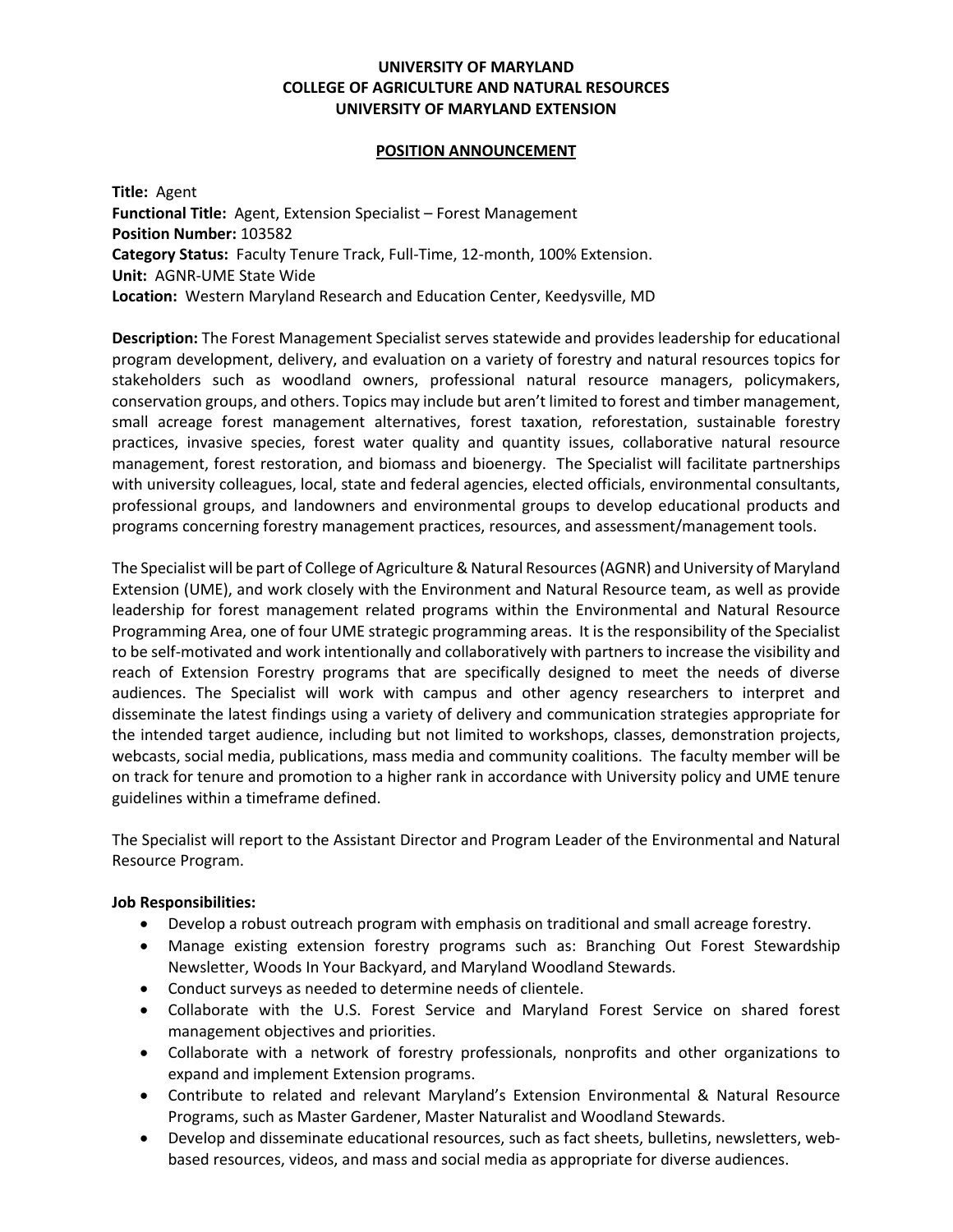#### **Page 2 Extension Specialist – Forest Management Position 103582**

- Contribute where appropriate to discussions and programs related to ecosystem services opportunities (carbon markets for example).
- Providing support statewide to County Extension Faculty and state forestry agency personnel.
- Procure extramural funding sources to support Extension and applied research activities.
- Design and conduct applied research projects as necessary and within reason to address forest management issues.
- Collaborate with diverse science disciplines and stakeholder groups and work closely with federal and state agencies to support long-term partnerships.

# **Qualifications:**

Required-

- Bachelor of Science in forestry or forest management from an SAF accredited school
- Master's degree in forestry or closely related field.
- Possess the credentials which allow for faculty member's application to become a MD licensed forester.
- This position requires applied knowledge in silviculture, forest stewardship planning and practices, land use planning, forest tax issues, and natural resource management
- Minimum of 5 years of work experience in forest management discipline.
- Demonstrated ability to teach effectively in non-formal settings.
- Evidence of capacity to build UME Diversity, Equity, Inclusion and Respect capacity through Extension program model.
- Demonstrated written and oral communication skills, including effective use of electronic and printed media.
- Demonstrated ability to work independently with minimal supervision and to manage competing time demands.
- Self-motivated person willing to set objectives, seek opportunities, and demonstrate success.
- Demonstrated ability to lead groups.
- Knowledge of the Land Grant Mission and the role of Extension in Maryland.
- Demonstrated ability to use common computer software including proficiency with information technology.
- Personal transportation and valid driver's license. Must be willing to travel statewide.
- Flexible work schedule for delivering evening and weekend educational programs and activities as determined by clientele availability and needs.
- This position is subject to a Criminal History Record Check and University of Maryland Background check. Employment is contingent upon successful completion and clearance of the Criminal History Record Check.

## Preferred-

- PhD preferred.
- Demonstrated experience in Extension, outreach or service related to forest management.
- Demonstrated ability in garnering grants and private funding to enhance research and outreach programming.
- Evidence of scholarship in applied research, Extension and/or outreach.
- Experience working with diverse audiences at all socioeconomic levels and demographic backgrounds.